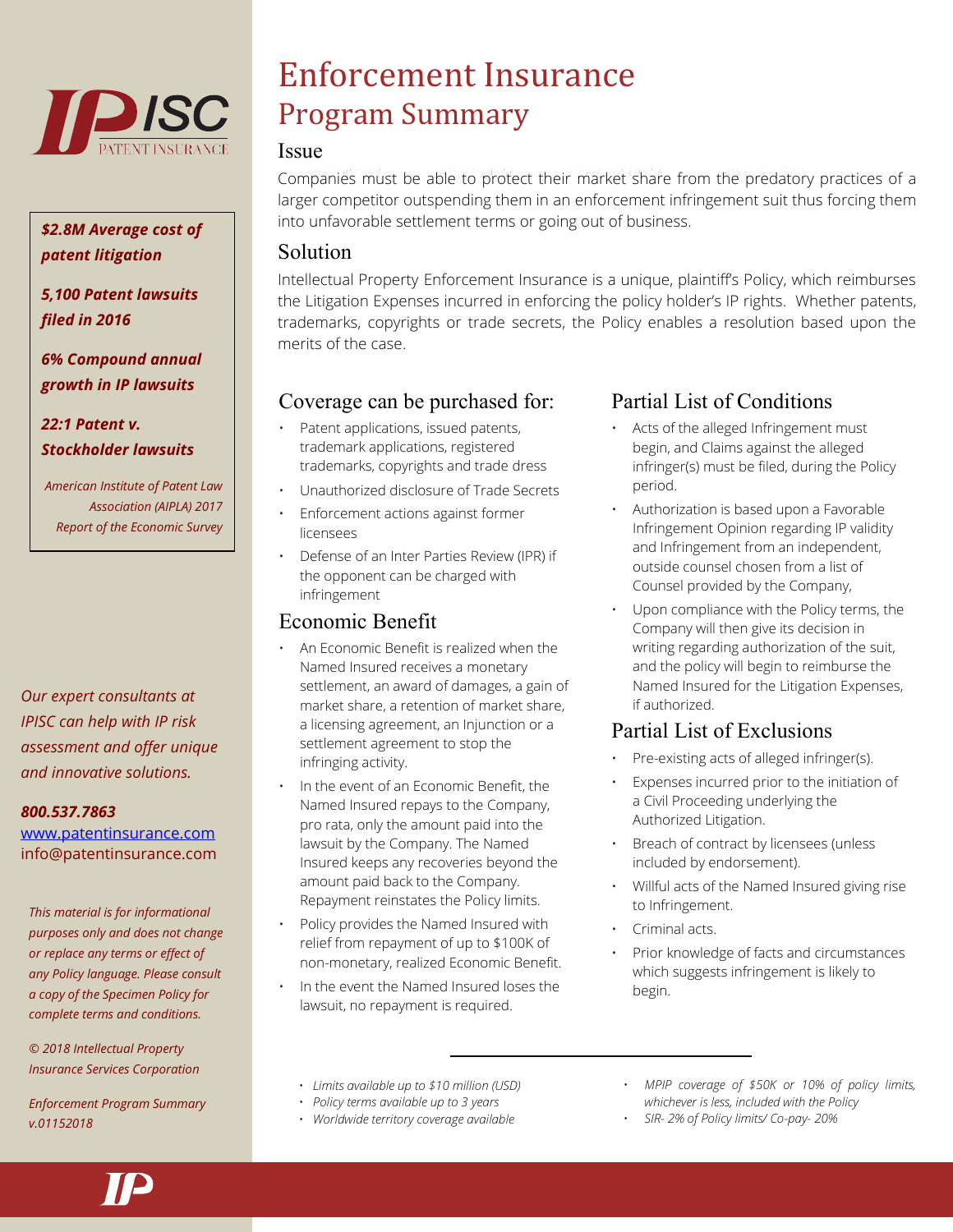

*Our expert consultants at IPISC can help with IP risk assessment and offer unique and innovative solutions.*

#### *800.537.7863*

[www.patentinsurance.com](http://www.patentinsurance.com/) info@patentinsurance.com

*This material is for informational purposes only and does not change or replace any terms or effect of any Policy language. Please consult a copy of the Specimen Policy for complete terms and conditions.*

*© 2017-18 Intellectual Property Insurance Services Corporation*

*DefenseFeatures&Benefits\_v.12.14. 2017-18*

# Enforcement Insurance Features & Benefits

The Enforcement Insurance Policy is a unique, plaintiff's Policy, which reimburses the Litigation Expenses to help the policy holders enforce their intellectual property rights.

#### Key Coverages

- Patents: issued, filed applications and provisional applications.
- Trademarks: registered and filed applications.
- Copyrights: registered or non-registered (must be registered before enforcing).
- Trade Secrets

## Reasons to Insure

- Litigation is expensive. Based upon the most recent American Intellectual Property Law Association Survey, U.S. median litigation costs for an infringement suit through trial, when the amount in controversy is between \$1M and \$25M, can range from \$350K for copyrights to \$2.8M for patents. These numbers exclude Damages or settlements.
- IP is an extremely valuable asset, having a significant impact on the U.S. and global economy and job creation.
- The ability to enforce intellectual property rights from Infringement is often the key to a company's survival.

## Advantages

- Reduces the risk of abandoning IP rights due to the inability to afford the cost of litigation.
- Levels the playing field by many times deterring frivolous Infringement.
- Helps the policy holder get through litigation on the merits of the case, not on who has the deeper pockets.
- Reduces the pressure to settle the case.
- Reduces the risk of entering into an undesirable license agreement with an infringing party from a position of financial weakness.
- Attracts investors when the IP is insured and strengthens the ability to license the IP.

#### Early Intervention Services

- Early Intervention (EI) Services provide non-threatening letters, sent by the Company's litigation management department, advising a suspected infringer of the existence of the policyholder's IP rights and the fact that it is insured.
- Limited to 10 per Policy year. Provided upon request.
- The IP, which is the subject of the letter, must be insured and issued or registered (not pending).
- The suspected Infringement cannot be pre-existing to the policy effective date.
- The EI Services Letter Request Form, provided by IPISC which identifies the suspected infringer and provides contact information, must be completed and signed.

## Premium

- The actual premium is dependent upon the number of insured products, risk factor, litigation history and/or litigation potential, Policy limits and other underwriting factors. Contact IPISC for a premium indication.
- Financing is available for all terms. If financed, a down payment of 20% of the premium (plus any applicable taxes) is due 15 business days after binding coverage.

## Premium Estimates

- Contact IPISC to obtain a premium estimate form, an application or a specimen Policy. Send completed application, reflecting all products the applicant wishes to insure to an IPISC account representative.
- Include descriptions of the subject matter to be insured, i.e. product brochures, operational manuals, relevant patent claims, if any, sample specimens and/or source code.
- Limits available up to \$10 million (USD)
- Policy terms available up to 3 years
- Worldwide territory coverage available
- MPIP coverage of \$50K or 10% of policy limits, whichever is less, included with the Policy
- SIR-2% of Policy limit
- Co-pay- 10% minimum

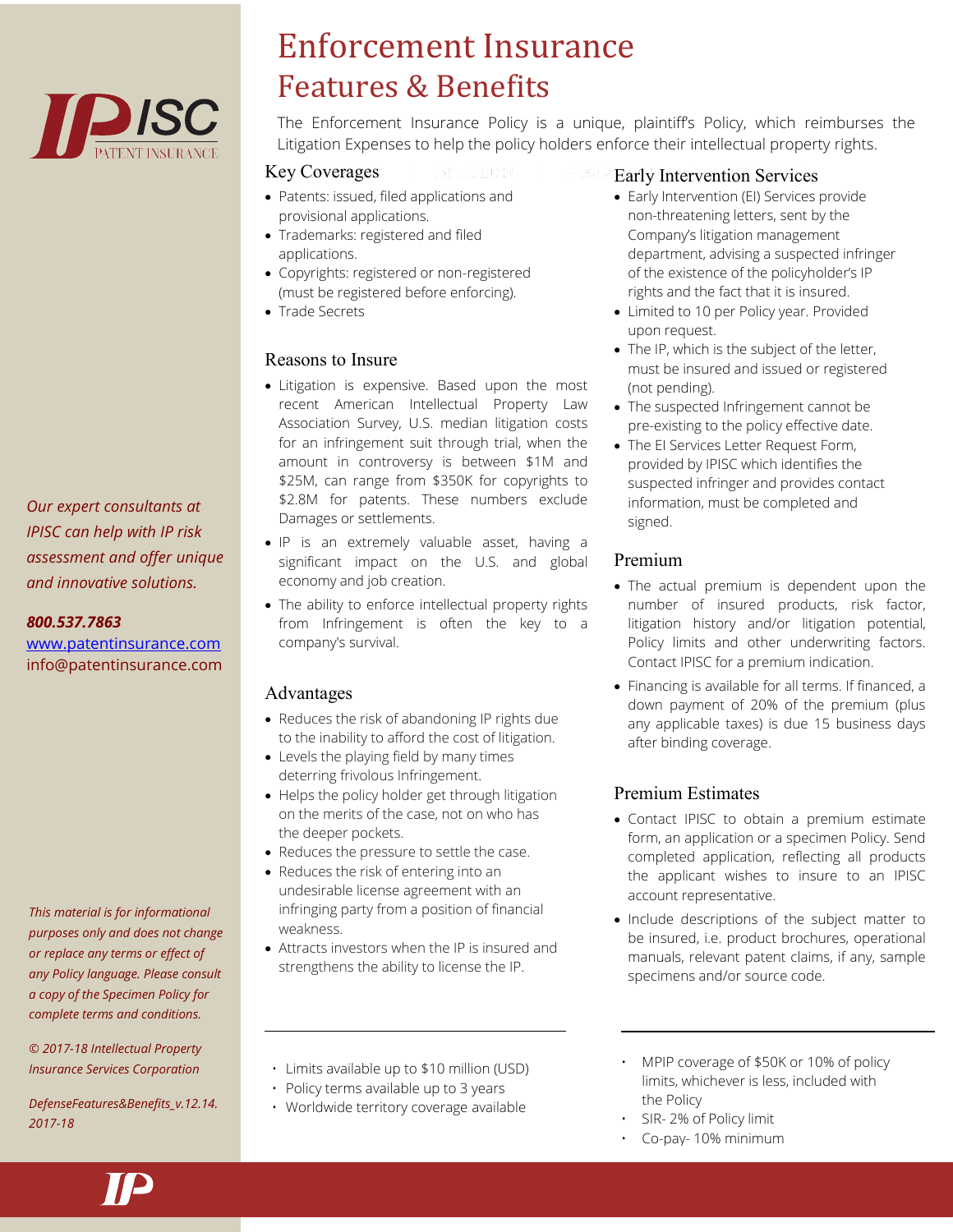

# Enforcement Insurance FAQ's

The following are representative questions posed to IPISC about the Intellectual Property (IP) Enforcement Insurance Policy. IPISC has made every effort to answer its Insureds' questions clearly and concisely. As always, please consult IPISC or an IP insurance professional should you have additional questions not addressed below.

## How does the Self Insured Retention work?

The Self-Insured Retention (SIR) does not reduce Policy limits. Unlike a typical deductible, the Named Insured pays the SIR out-of-pocket before the Policy begins paying on behalf of the Named Insured.

## Can IP be added during the policy term?

Yes; IP can be added for an additional premium upon underwriting approval.

## If there is known infringement, can I still get a policy?

Not to cover the known infringement. The Policy excludes pre-existing infringing activity from coverage. However, any new Infringement after the Policy is bound, is eligible for coverage.

## Are declaratory judgements covered?

The Policy does not cover declaratory judgments brought by the Named Insured. However, if a party brings a declaratory judgment for invalidity or non-infringement against the Named Insured, the Policy will respond if the Named Insured has basis to assert Infringement against the party seeking the declaratory judgement.

## What is Multi-Peril IP (MPIP) Insurance?

MPIP Insurance provides first party reimbursement arising from the loss of an insured IP lawsuit. The rider is automatically included with the standard Abatement Insurance Policy, with limits of \$50K or 10% of Policy limits, whichever is less. Perils include, but are not limited to, Business Interruption; Cost of Redesign, Remediation and Reparation; and Loss of Commercial Advantage.

## How are claims handled?

The Named Insured must notify the Company upon discovering the Infringement within the policy period. The Named Insured must complete a Claim form and provide the Company with a favorable infringement opinion from an independent, outside counsel chosen from a list of approved counsel provided by the Company. Upon compliance with the Policy terms, the Company will give its decision in writing regarding authorization of the suit and begin to make payment on behalf of the Named Insured for the Litigation Expenses, if authorized.

## Who chooses litigation counsel?

The Named Insured chooses litigation counsel unless otherwise provided by endorsement, requested by the Named Insured in exchange for a premium reduction, or if selected counsel does not meet minimum criteria and/or does not agree to the Company's billing guidelines.

## Who controls the lawsuit?

The Company reserves the right to make recommendations as to how the case should or should not move forward, but ultimately the Named Insured is in control of the lawsuit. However, the Company does have settlement approval authority.

## Why would a claim be denied?

The IP is not covered under the terms of the Policy.

Fraud or misrepresentation. The infringing act(s) is pre-existing.

*Our expert consultants at IPISC can help with IP risk assessment and offer unique and innovative solutions.*

#### *800.537.7863*

[www.patentinsurance.com](http://www.patentinsurance.com/) info@patentinsurance.com

*This material is for informational purposes only and does not change or replace any terms or effect of any Policy language. Please consult a copy of the Specimen Policy for complete terms and conditions.*

*© 2018 Intellectual Property Insurance Services Corporation*

*Enforcement\_FAQs\_v.1152018*